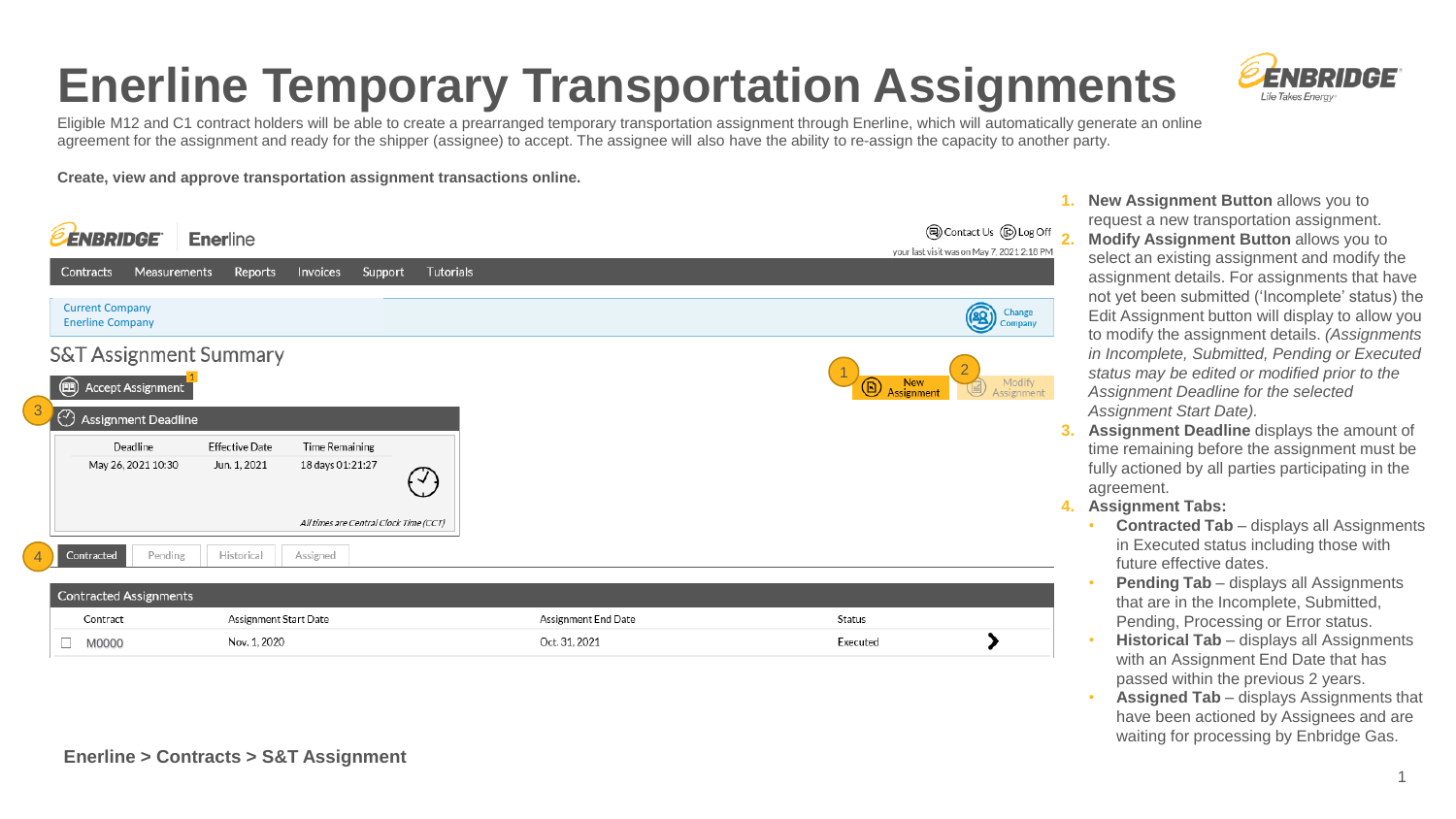# **Step 1 – New Assignment**



- (a) Contact Us (B) Log Off **EENBRIDGE** Enerline vour last visit was on May 7, 2021 2:18 PM Measurements Reports Invoices Support Tutorials Contracts Current Company  $\circledR$ Change Enerline Company Company **S&T Assignment Summary New Assignment CO** Assignment  $\circledR$ Assignment Deadline Deadline **Effective Date** Time Remaining May 26, 2021 10:30 Jun. 1, 2021 18 days 01:05:21 1  $\bigotimes$ Close New Assignment All times are Central Clock Time **Assignment Deadline** Contracted Pending Historical Assigned 18 days 01:05:21 Deadline - May 26, 2021 10:30 (CCT) No contracted assignments found. Contract 2  $\checkmark$ Select Contract  $\bigcirc$  Cancel  $\oslash$  ок
- **1. New Assignment Popup** allows you to select the eligible Contract for an assignment.
	- **2. Contract Drop Down** will display a list of M12, M12X and C1 contracts that are in executed status or version effective date has passed and for which a current online transportation assignment does not exist.
	- **3. OK Button** initiates the assignment and displays the Assignment Details window to complete the assignment creation.
	- **4. Cancel Button** cancels the assignment creation and returns you to the S&T Assignment Summary page.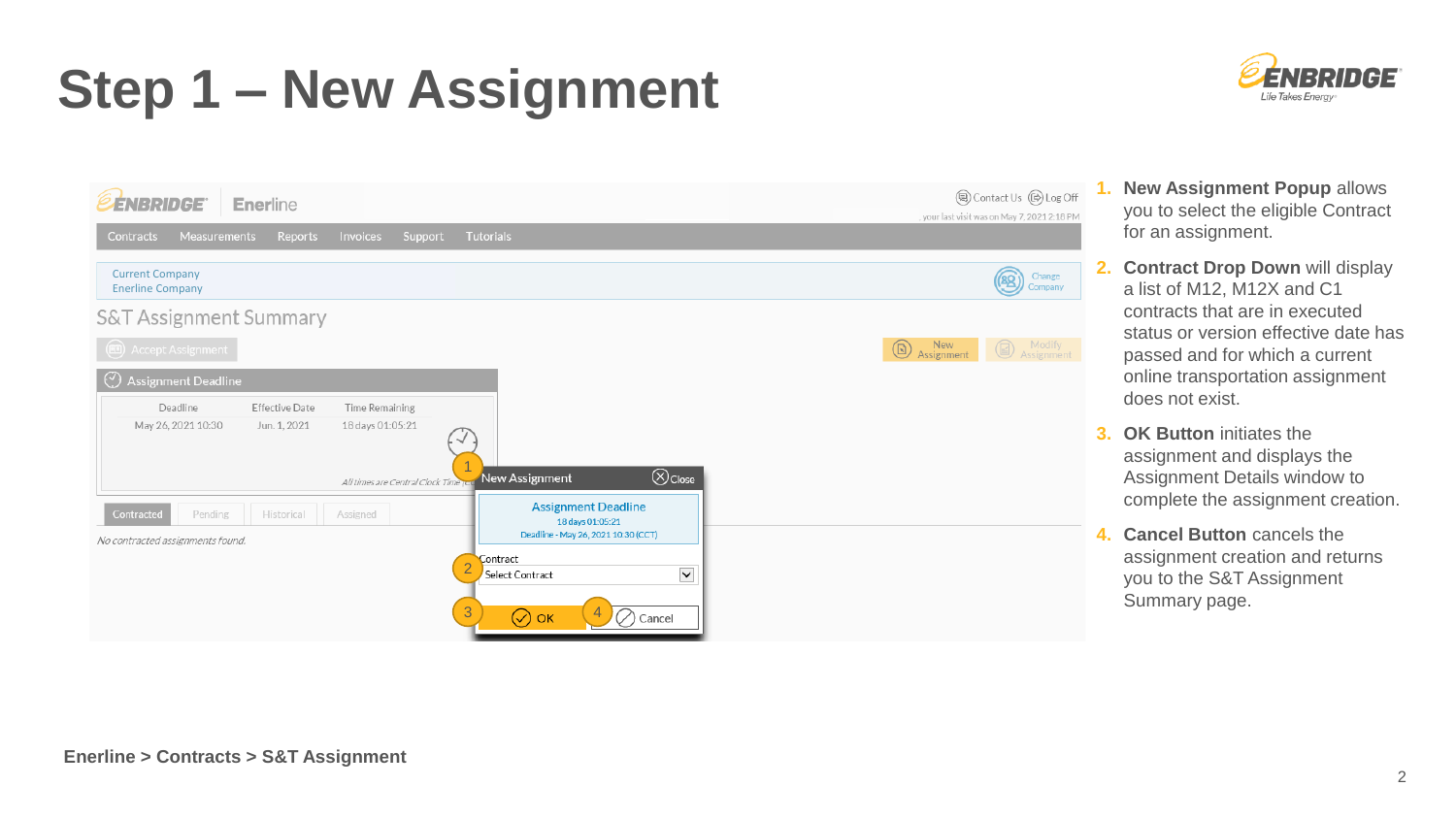# **Step 2 – New Assignment Details**



| <b><i>EENBRIDGE</i></b><br>Enerline                                |                                                                                               |                             | (a) Contact Us (B) Log Off<br>your last visit was on May 7, 2021 2:18 PM |
|--------------------------------------------------------------------|-----------------------------------------------------------------------------------------------|-----------------------------|--------------------------------------------------------------------------|
| Measurements<br><b>Invoices</b><br>Support<br>Contracts<br>Reports | Tutorials                                                                                     |                             |                                                                          |
| Current Company<br>Enerline Company<br>$\mathbb{R}^n$              |                                                                                               |                             |                                                                          |
| Edit Assignment                                                    |                                                                                               |                             |                                                                          |
| $\bigodot$ Balance<br>$\circled{r}$ Filter                         |                                                                                               |                             | (今) Submit                                                               |
| 1 Assignment Information                                           | Assignment Deadline                                                                           |                             |                                                                          |
| Assignment Start Date<br>Assignment End Date<br>Contract<br>M0000  | Deadline - May 26, 2021 10:30 (CCT)<br>18 days 00:56:06                                       |                             |                                                                          |
| <b>Assignment Details</b>                                          |                                                                                               |                             | $\sqrt{4}$ Add                                                           |
| Assignee *<br><b>Holder Company</b>                                | Start Date*<br>End Date*<br>$\vee$<br>3<br>01 June 2021<br>$\overline{4}$<br>31 December 2021 | Quantity (GJ) *<br>5<br>100 | 6                                                                        |
|                                                                    |                                                                                               |                             |                                                                          |

- **1. Add Button** displays the Add Assignment Details Pop Up to allow you to add an Assignee to the Assignment
- **2. Assignee Drop Down** displays the names of companies eligible for assignments (hold an active HUB and have a representative with the Storage and Transportation Assignment Enerline access right on behalf of the Assignee company).
- **Start Date Calendar** select the start date for the assignment of a quantity to the Assignee.
- **4. End Date Calendar** select the end date you wish to assign quantity to the Assignee selected.
- **5. Quantity (GJ)** enter the amount of monthly capacity to be assigned to the Assignee company.
- **6. Save and Cancel Row Buttons** allow you to save the record to the Assignment Details section for future action or cancel the record (will not save to the Assignment Details section).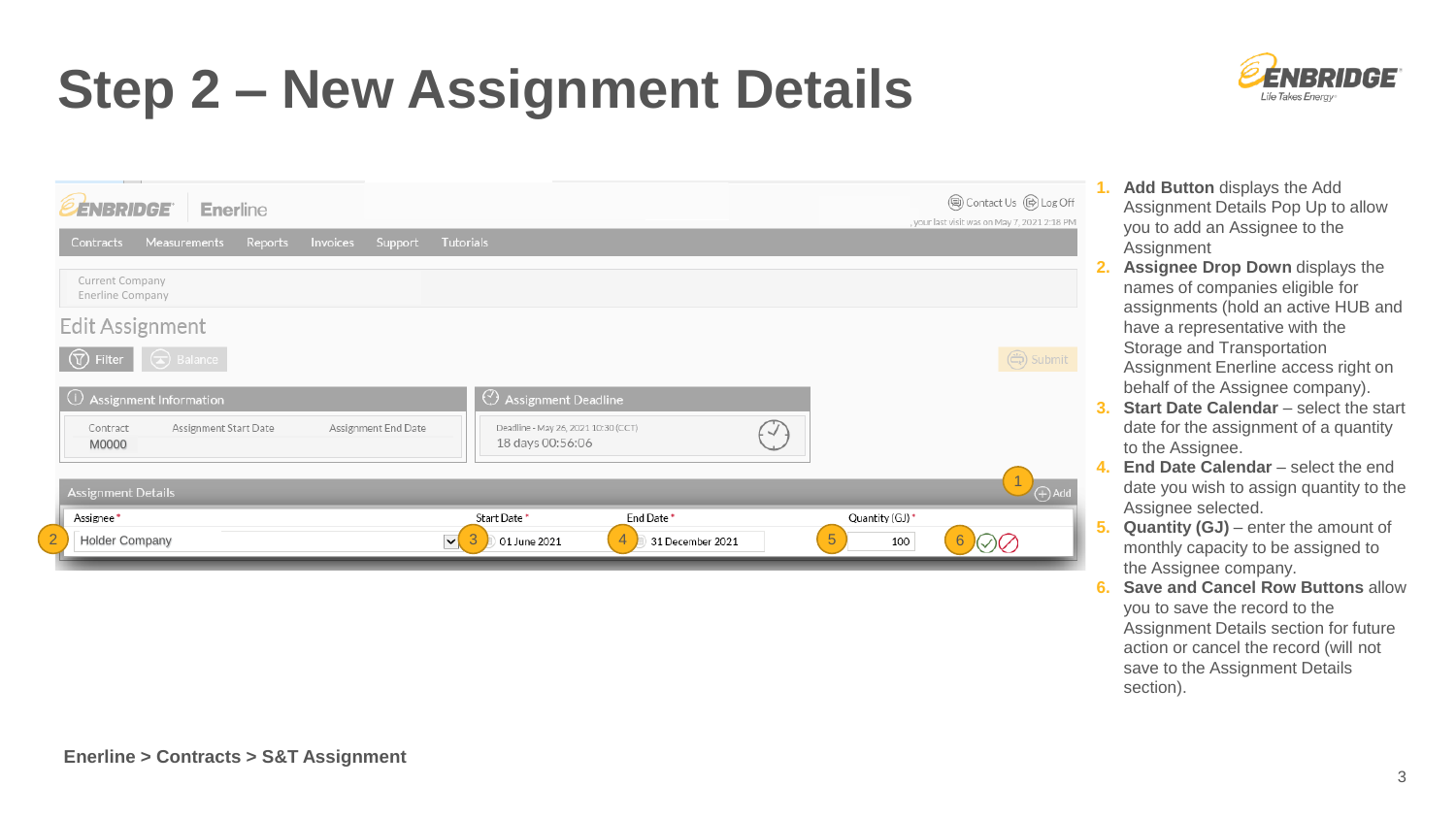## **Step 3 – Edit Assignment**



| Balancing (GJ) |                            |                   |                    |  |  |  |  |
|----------------|----------------------------|-------------------|--------------------|--|--|--|--|
| Month          | <b>Contracted Quantity</b> | Assigned Quantity | Remaining Quantity |  |  |  |  |
| Jun. 2021      | 400,000                    | 500,000           | $-100,000$         |  |  |  |  |
| Jul. 2021      | 400,000                    | 500,000           | $-100,000$         |  |  |  |  |
| Aug. 2021      | 400,000                    | 500,000           | $-100,000$         |  |  |  |  |
| Sep. 2021      | 400,000                    | 500,000           | $-100,000$         |  |  |  |  |
| Oct. 2021      | 400,000                    | 500,000           | $-100,000$         |  |  |  |  |
| Nov. 2021      | 400,000                    | 500,000           | $-100,000$         |  |  |  |  |
| Dec. 2021      | 400,000                    | 500,000           | $-100,000$         |  |  |  |  |
| Prev           | 2021<br><b>Next</b>        |                   |                    |  |  |  |  |

**Enerline > Contracts > S&T Assignment** 4



list of assignment details displayed on the screen. A green indicator on the top right side of the button indicates how many assignment details have been filtered out. **2. Balance Button** provides you with an overview of the Contracted, Assigned and Remaining Quantity available to be assigned. The number in the red indicator on the top right side of the button indicates the number of months that are not in balance. Assignments cannot be saved if a month is not in balance. **3. Assignment Information** displays the transportation contract selected, start date of the Assignment (based on the earliest date selected within the Assignment

**1. Filter Button** allows you to customize the

- Details section), end date of the Assignment (based on the latest date selected within the Assignment Details section). **4. Assignment Deadline** displays the
- amount of time remaining that the assignment must be fully actioned by all parties involved in the Assignment (accepted, reassigned, and rejected).
- **5. Assignment Details** displays the details to be included in the Assignment.
- **6. Submit Button** allows you to submit all listed assignment details in order to generate an Assignment.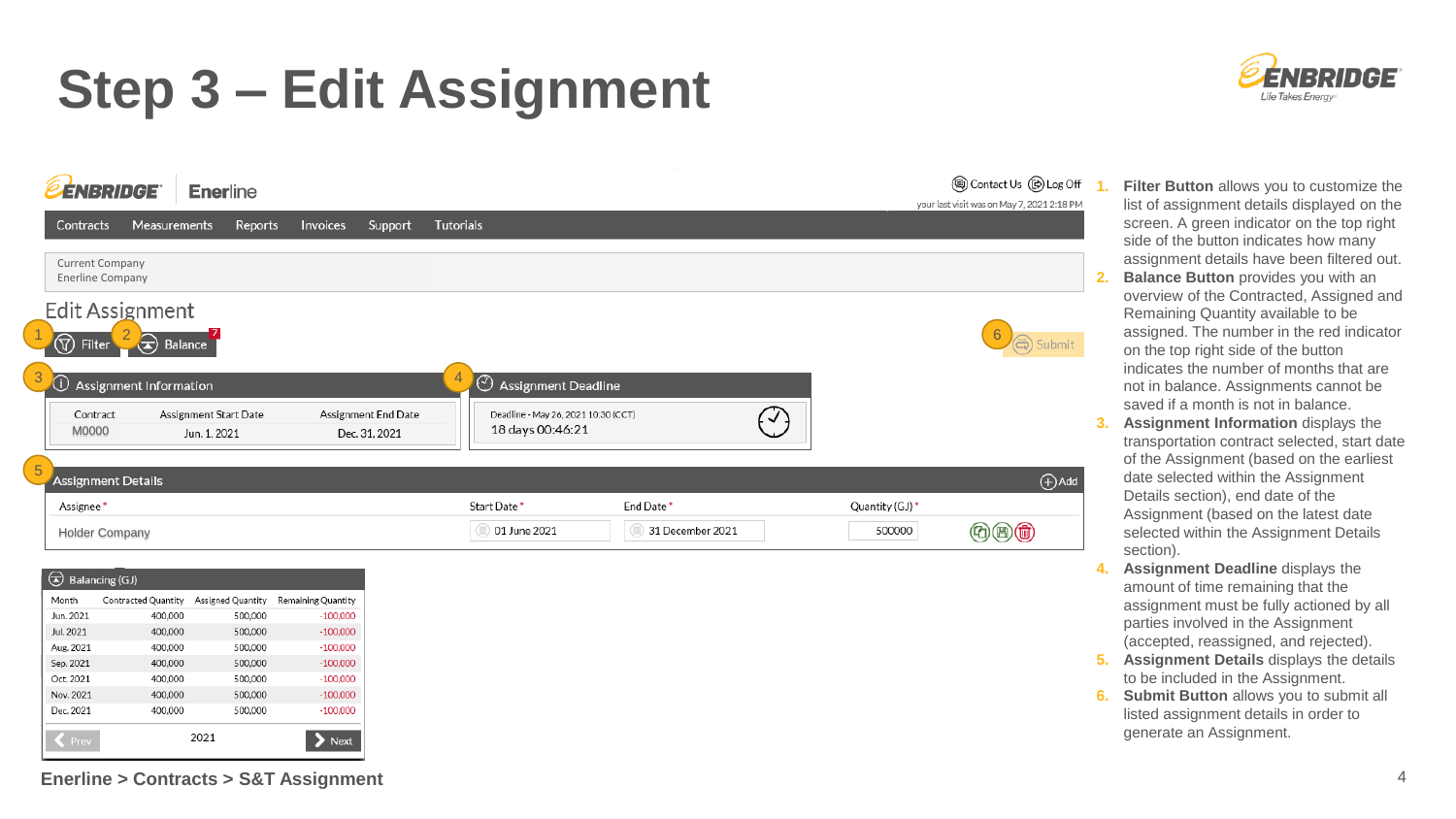## **Step 4 – Accept Assignment**





**1. Accept Assignment Button** displays a window with all the assignments available to action (Accept, Reassign or Reject). The number in the yellow indicator on the top right side of the button indicates the number of assignments currently available for acceptance.

- **2. Confirmation Checkbox** select the checkbox to indicate that you agree to the outlined terms when accepting an assignment.
- **3. Declaration Drop Down** you are required to accept or reject the declaration in order to accept or reassign the assignment.
- **4. Accept, Reassign and Reject Button** allow you to indicate your acceptance, reassignment (accept the assignment and then reassign to a new assignee) or rejection of the select assignment.

**Enerline > Contracts > S&T Assignment**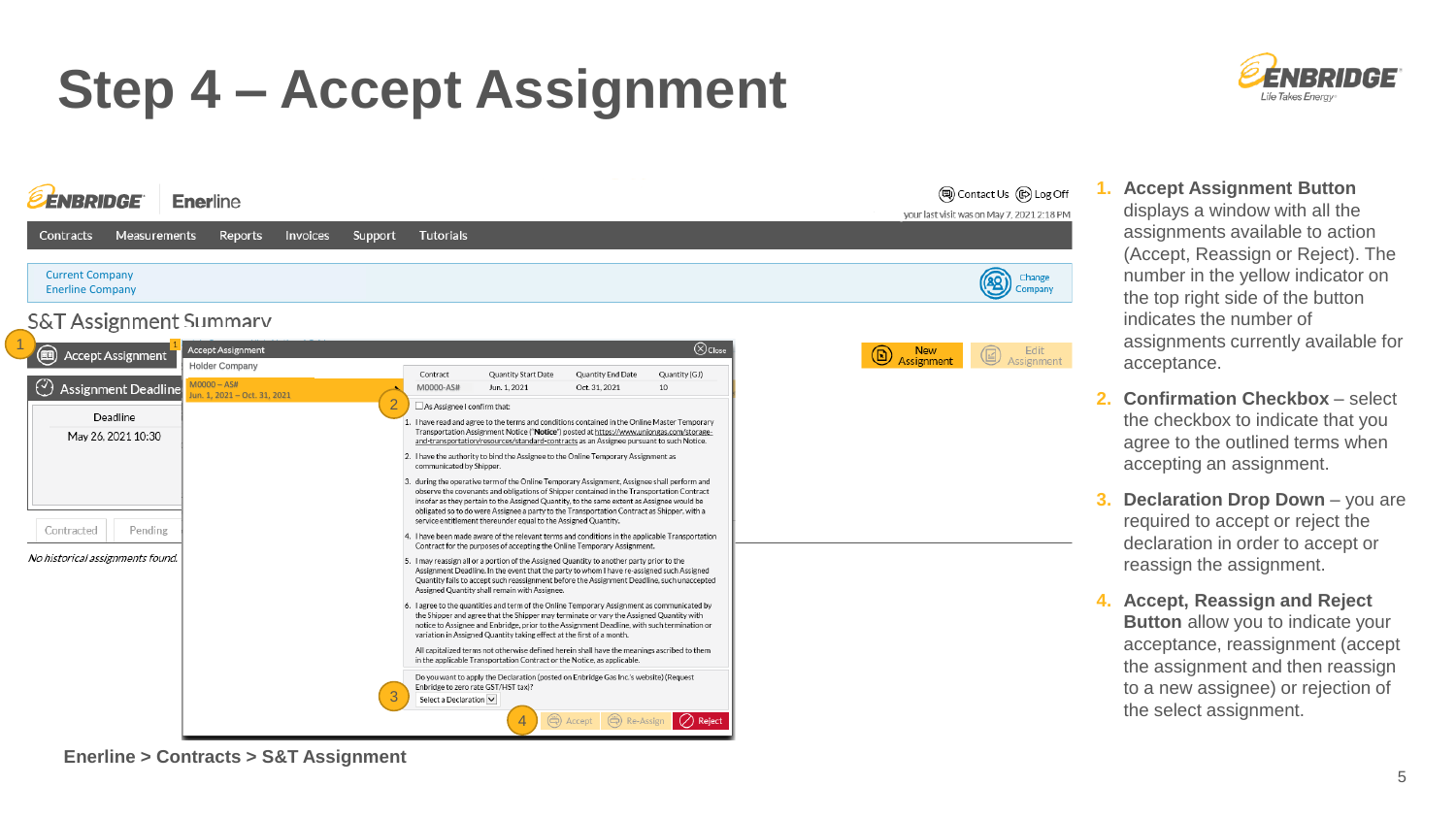### **Step 5 – Report**





- **1. Contract Drop Down** select the contract to view the assignment information. *(Only the original Assignor's contract will be listed in the drop down for selection).*
- **2. Month Calendar** select the Assignment month for the report
- **3. Run Report Button** will generate the pdf report based on the criteria selected.

3

**Run Report**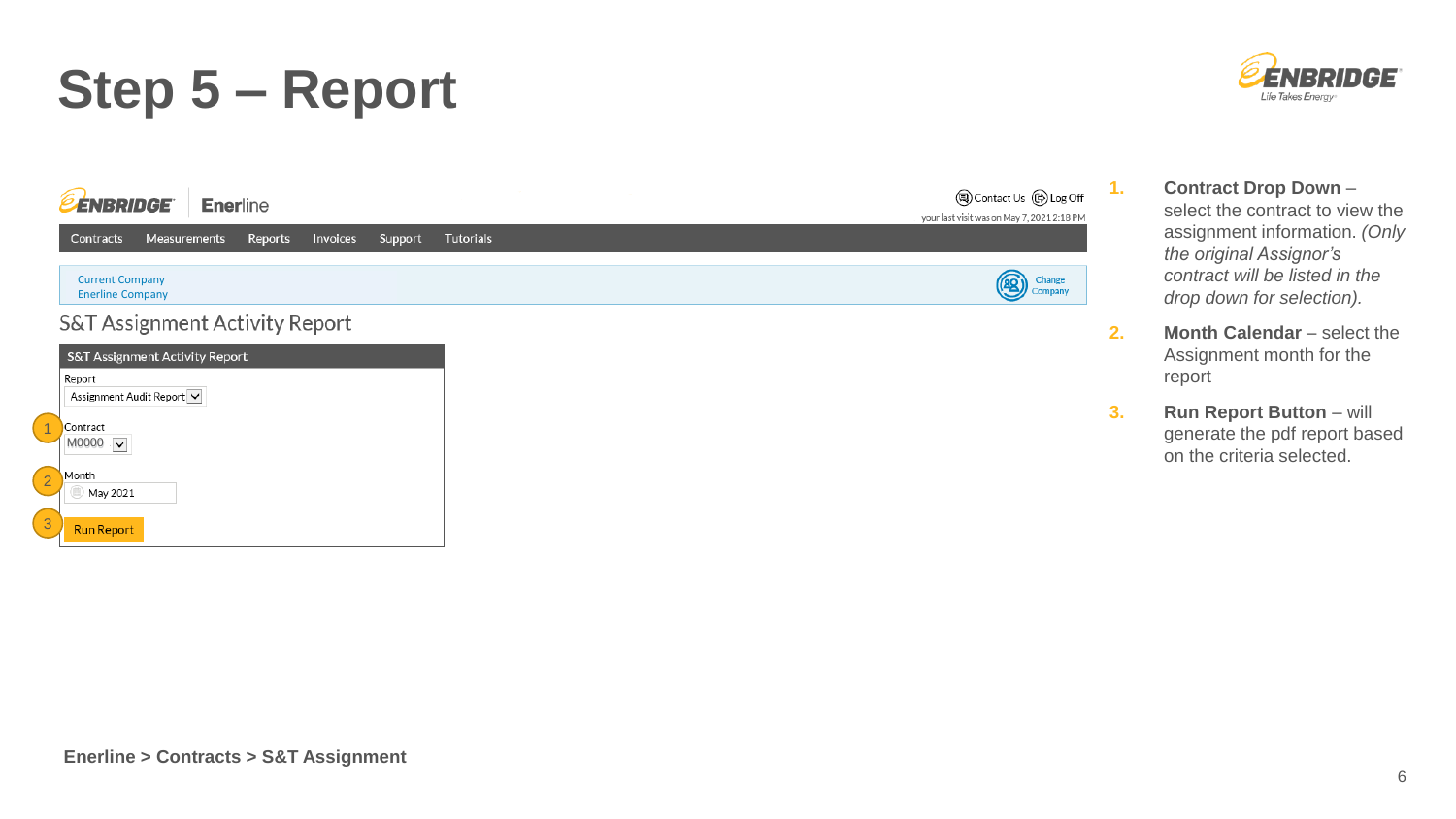# **Glossary of Terms**



- Assignor the Contract Holder Company (also known as the Shipper) who is assigning their transportation capacity to another party. Assignor must hold a M12 Firm, M12X or C1 Firm contract that is in Executed status (or past the Version Effective Date) and have a representative with the Storage and Transportation Assignment Enerline access right on behalf of the Assignor company.
- **Assignee**  the Company accepting the transportation assignment (also known as the replacement Shipper). Assignee must hold an active HUB contract and have a representative with the Storage and Transportation Assignment Enerline access right on behalf of the Assignee company.
- **Transportation Assignment**  the process by which a party that holds rights and obligations to pipeline capacity transfers those rights and obligations to another party.
- **Assignment Start Date**  the date the assignment of capacity for the assignment begins.
- **Assignment End Date** the date the assignment of capacity for the assignment ends.
- **Start Date** the start date of the assignment of capacity to a specific assignee.
- **End Date**  the end date of the assignment of capacity to a specific assignee.
- **Assignment Deadline**  the amount of time before Assignments are required to be fully actioned by all participating parties in the assignment.
- **Contracted Quantity**  displays the maximum firm contract demand amount from the Contract.
- **Assigned Quantity**  displays the sum of all Assignment Details record entries. This field adjusts upon save of records or assignment status.
- **Remaining Quantity**  displays a calculated value based on transportation Contracted Quantity minus the overall Assigned Quantity and adjusts upon save of detail record or assignment status. This value cannot be less than zero upon submission.
- **Actioned/Fully Actioned**  indicates that all first level Assignees have Accepted, Rejected or Reassigned the capacity assigned to them.
- **Deadline**  the date whereby Assignments must be fully actioned by Assignee.
- **Effective Date** the first day of the next available assignment period.